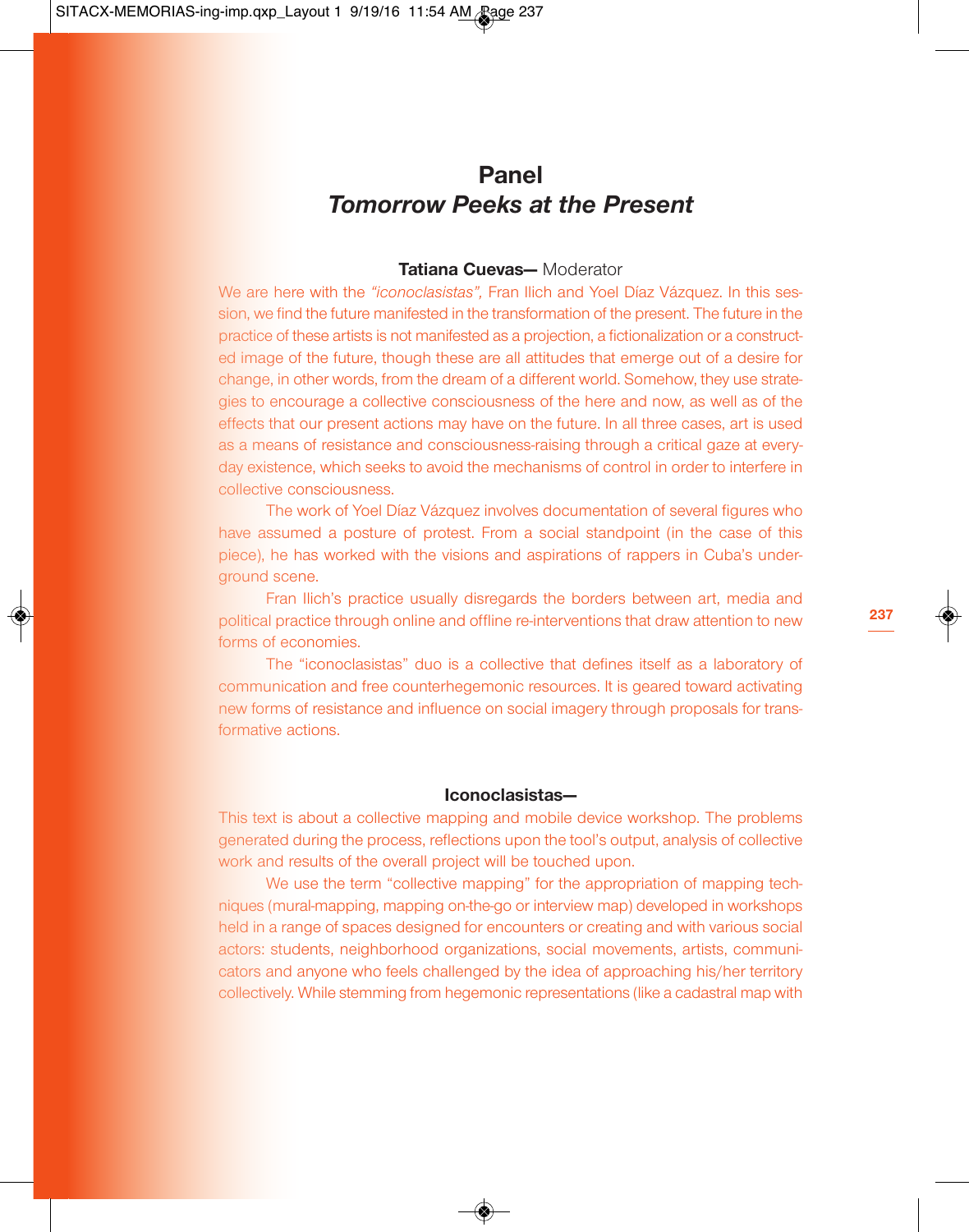pre-designed borders), the construction process, exchange of knowledge and wide variety of viewpoints involved in the space generate particular views.

We also map senses, perceptions and subjectivities, based on work about the individual and social body. We build graphic devices for mapping "hegemonic plans" —collective discussion platforms that enable organizing socialized knowledge; "what's said on the streets" —the level of common sense that penetrates the social milieu and is expressed in naturalized phrases and comments, and the "emancipated territory" —enabled through a graphic device that encourages a collective body to intervene by means of dreams, desires, achievements and contributions for reaching them.

The workshops help to build a collective story, a reinterpretation of the territory "as the crow flies", seen through conversation and relating experiences, knowledge and opinions. One of the challenges of working with maps is opening up a space fit for discussion and creation that does not close with itself but sets itself up as an available starting point for others: a device that builds knowledge, enhances the organization and provides transformational alternatives.

Collective mapping workshops, as a construction process and as a result, at first work as ludic facilitators and later become autonomous through the self-management of each group's desires and needs, to re-create a challenging protagonism seen in the heterogeneity of the participating collective voices.

A collective map does not create new borders but rather links what is "common" through the establishment of temporary communities. It is not based on separating but on creating a shared horizon of meanings, practices, problems and forms of resistance that do not overshadow particularities. In fact, an important thing about this kind of collective construction is the possibility of articulating diverse subjectivities to activate the construction of emancipating, disruptive or inclusive stories.

For whom are we mapping? Does it help resolve problems? How and when is this knowledge spread? What do we do and demonstrate with our maps?

Maps show a snapshot of the moment in which they were made and do not represent all the complexities of that specific time. They transmit a specific collective idea about an ever dynamic and constantly changing territory in which the borders (real and symbolic) take on a relational and fluid nature and are continuously altered by the movement of bodies and other subjectivities.

Collective mapping is a recreational-political tool, which is not free of ambiguities. It is crucial that subsequent publicizing of collective stories be carried out through mutual agreement so they cannot be re-appropriated and used in ways contrary to those originally planned. Maps are created from the multiplicity of participants and must take the shape and objectives of their creators in order to reflect the needs, stories and concerns of the participating communities, organizations and movements.

> **SITAC X The Future—** El futuro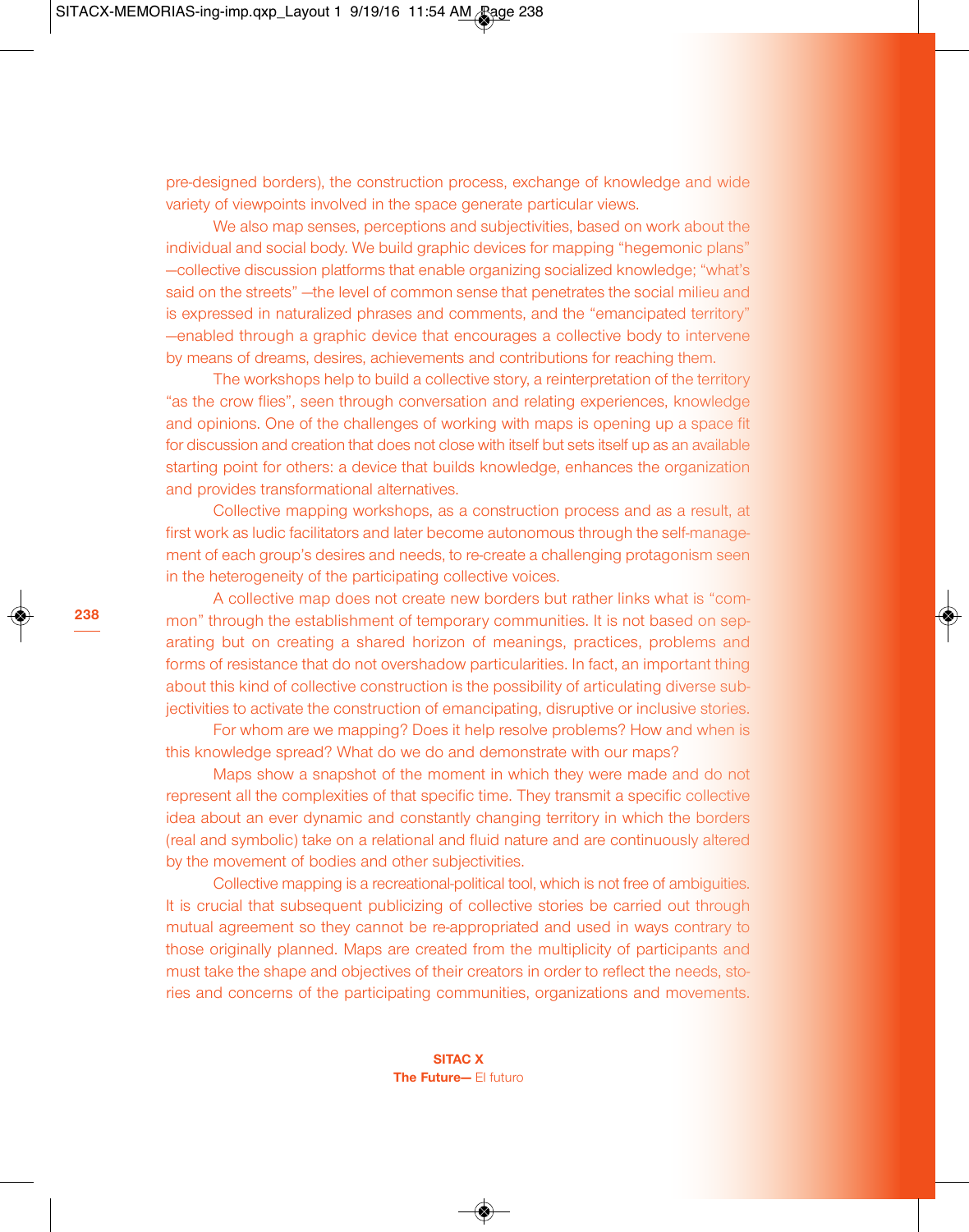Maps are part of a larger process. They are another strategy, a "means for" reflection, socialization of knowledge and practices; the drive for collective participation; working with strangers to exchange knowledge, argue about hegemonic spaces, foster creation and imagination, engage with specific issues, visualize resistances and highlight power relationships, etc.

We think that one of the goals of learning how to reflect and visualize a territory (not only geographically, but also in its social, cultural, subjective and economic dimensions) is the possibility of getting distance from it to decipher connections among aspects that seem isolated in order to build knowledge that questions institutional issues and allows us to develop tools that encourage transformational practices.

### **Yoel Díaz Vázquez—**

*Tomorrow will be a good, good day, Tomorrow will be a better day Let's sing together, listen up, Tomorrow will be a better day*

*There'll be no police or corruption No lethal injections or firing squads, No cynical politicians in the country Because tomorrow will be a better day*

*No elections, or prisons, or rubbish in the alley, No reason for discrimination Because tomorrow will be a better day*

*Tomorrow will be a good, good day, Tomorrow will be a better day Let's sing together, listen up, Tomorrow will be a better day*

*Before I die, I want to fight, I'd like to see no more kids with guns But a thousand unarmed loves And no vile hunger Among the citizens*

**image page 33**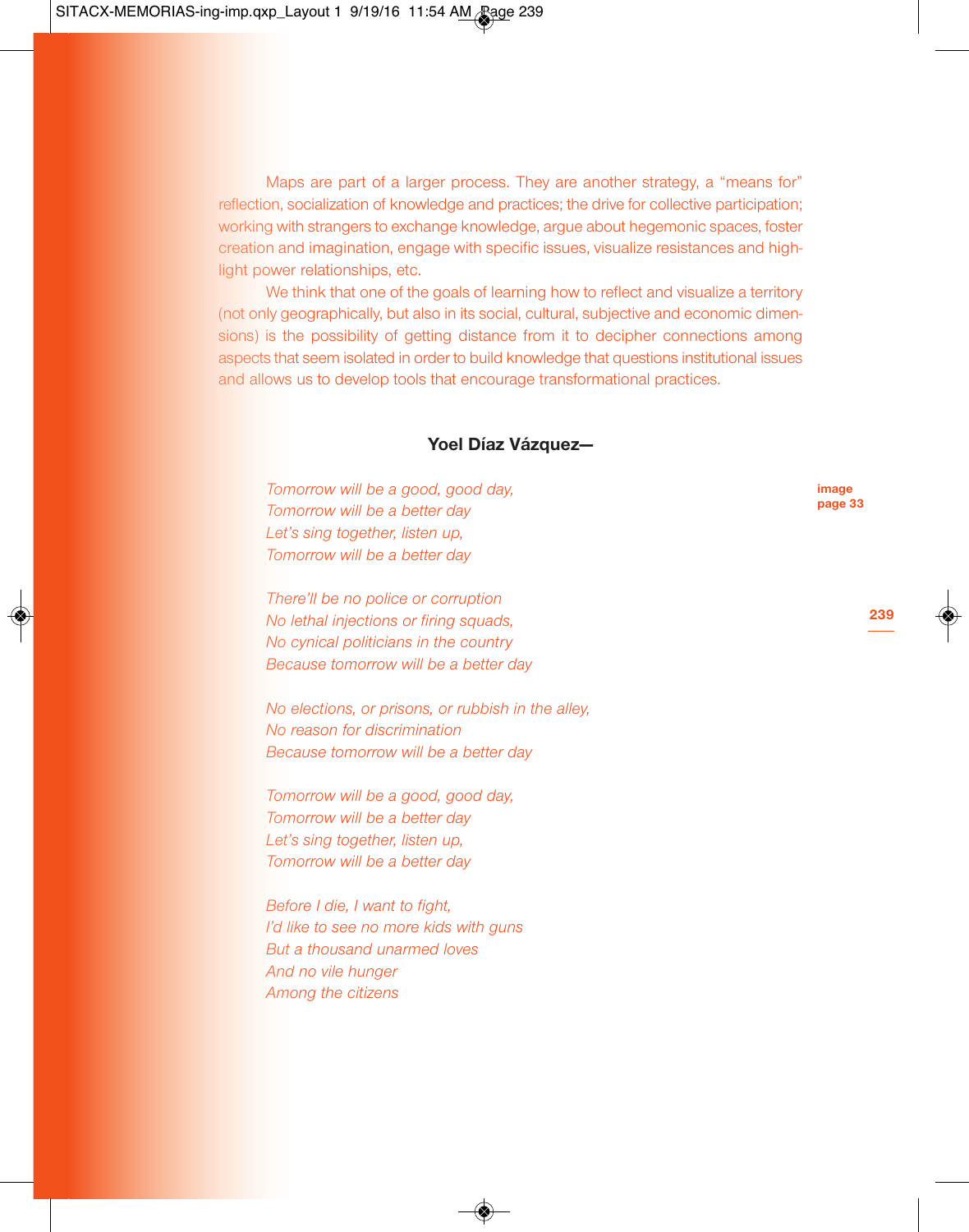*Nothing but love Healing the wound Nothing but love, ok No more worries on this matter Because tomorrow will be a better day To start, to change, listen up, Tomorrow will be a better day*

*Tomorrow will be a good, good day, Tomorrow will be a better day Let's sing together, listen up, Tomorrow will be a better day*

The song "Tomorrow Will Be a Better Day", by Cuban rapper Zekou from the band Anónimo Consejo (Anonymous Advice), can be seen as a paradigm of Cuban urban poetry.

The influence of the international boom of US rap has also been felt in Cuba, especially in recent years. Far from a pale tropical imitation on the island, young Cuban rappers have created a genuine aesthetic of protest, committed to recording critical relationships with the local context.

Since Cuban rappers represent the "voiceless" people, among whom they live, they provide an autochthonous channel of communication, a kind of social scream through which they express their aspirations and needs as an active part of Cuban society. They show, once again, that art is an everyday means of resistance and awareness, battling constantly, through their art, to mock the ruling mechanisms of control and censorship. They thus comprise a popular and artistic offensive against the new "socialist" consumerism, discrimination, fraud and double standards, with an ethical outlook that continues to believe sincerely in the possibility of transforming society through their music.

Their consecration within the rich Cuban cultural sphere takes place in a public atmosphere shocked daily by new and arbitrary packages of measures dictated by the Cuban Communist Party (PCC). The scenario is that of a political dynasty struggling to delegate powers and perpetuate the system, given the physical and political leader's deterioration, as well as the times of serious ideological and psychological disappointments that deepen the current crisis of the Cuban revolution.

The fall of the Soviet Union and the socialist bloc in the 1990s, the tightening of the US economic blockade against the island and the economic ineffectiveness of the government (regarded by Cubans as an "internal blockade") threw Cuba into a socioeconomic crisis commonly known as the "special period in peace times". At that

> **SITAC X The Future—** El futuro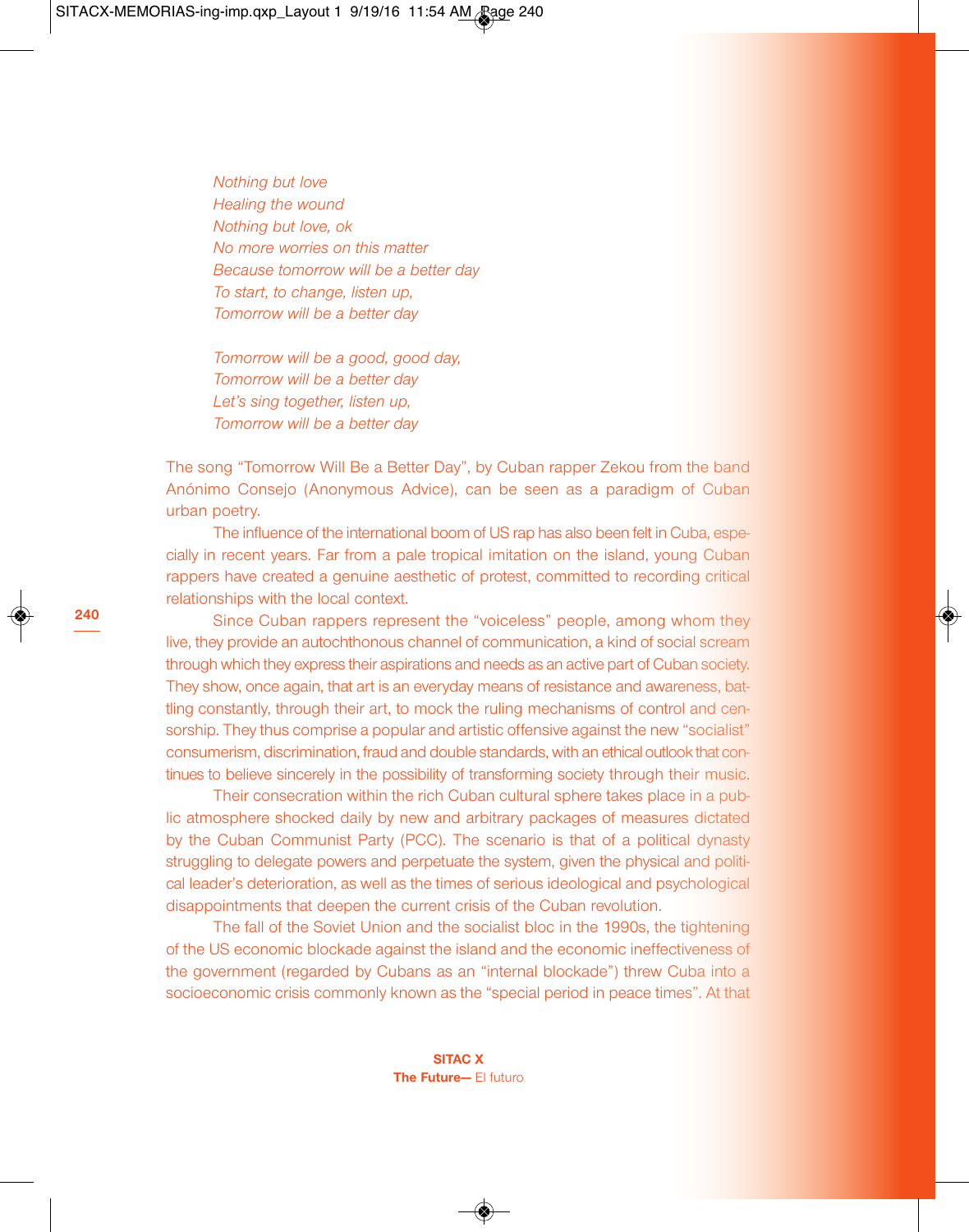time, the government took a series of radical measures to come through the disaster. Outstanding among them was opening the country up to international tourism, as the main engine of the domestic economy, eliminating the few rights and privileges Cuban citizens had at the time to enjoy the island's main tourist spots and introducing the vices associated with the tourist industry into the weak Cuban society: prostitution, drug trafficking and other ills. Also, the dollar began circulating freely and unstably, with arbitrary exchange rate fluctuations eventually leading the state to impose a double currency policy. Likewise, a chaotic and aggressive market economy was introduced, resulting in noticeable social differences and income inequalities that are still present today. This extremely complex situation hit Cubans abruptly and significantly influenced public subjectivity. Both intimately and publicly, the people began displaying their disappointment in the failed socialist experiment.

In this socio-political environment, analysts find the most probable causes of the emergence of political rap on the island.

In the mid 1990s, various institutions set up and supported hip hop festivals, which a few years later, would be completely banned due to the growing number of protest songs (content wise) by many of these rappers. And as censorship always produces resistance, this motivated these groups to go further in their transgressions against institutions and society. By 2003, a true revolution had taken place in the Cuban rap movement: rappers' lyrics gradually became more daring, the message more concrete, more direct, more reflective, and thanks to that, they are now established (always through art) as the "voice of the voiceless".

Rapper Raudel explains:

My songs are songs to make you reflect, to think about the spiritual evolution we should have, the need for a social transformation by a revolution in our own space. There must be some need for freedom, understanding, tolerance, participation in your own realm, to then begin thinking about universal problems. We live on an island with many problems, truly stressful, sad situations; and we have to start with that. That's my idea.

#### About My Work:

*Ruido (Noise)* is a project I began in 2006, with the collaboration of nine young Cuban rap artists. In 2010, the project continued with an invitation for another 32 rappers from the Havana underground scene to express their opinions on life in present-day Cuba through songs performed and filmed in domestic surroundings. The resulting discourse is always critical and expresses the thoughts of a broad section of Cuban youth, whose voices convey unhappiness, frustration, powerlessness and lack of